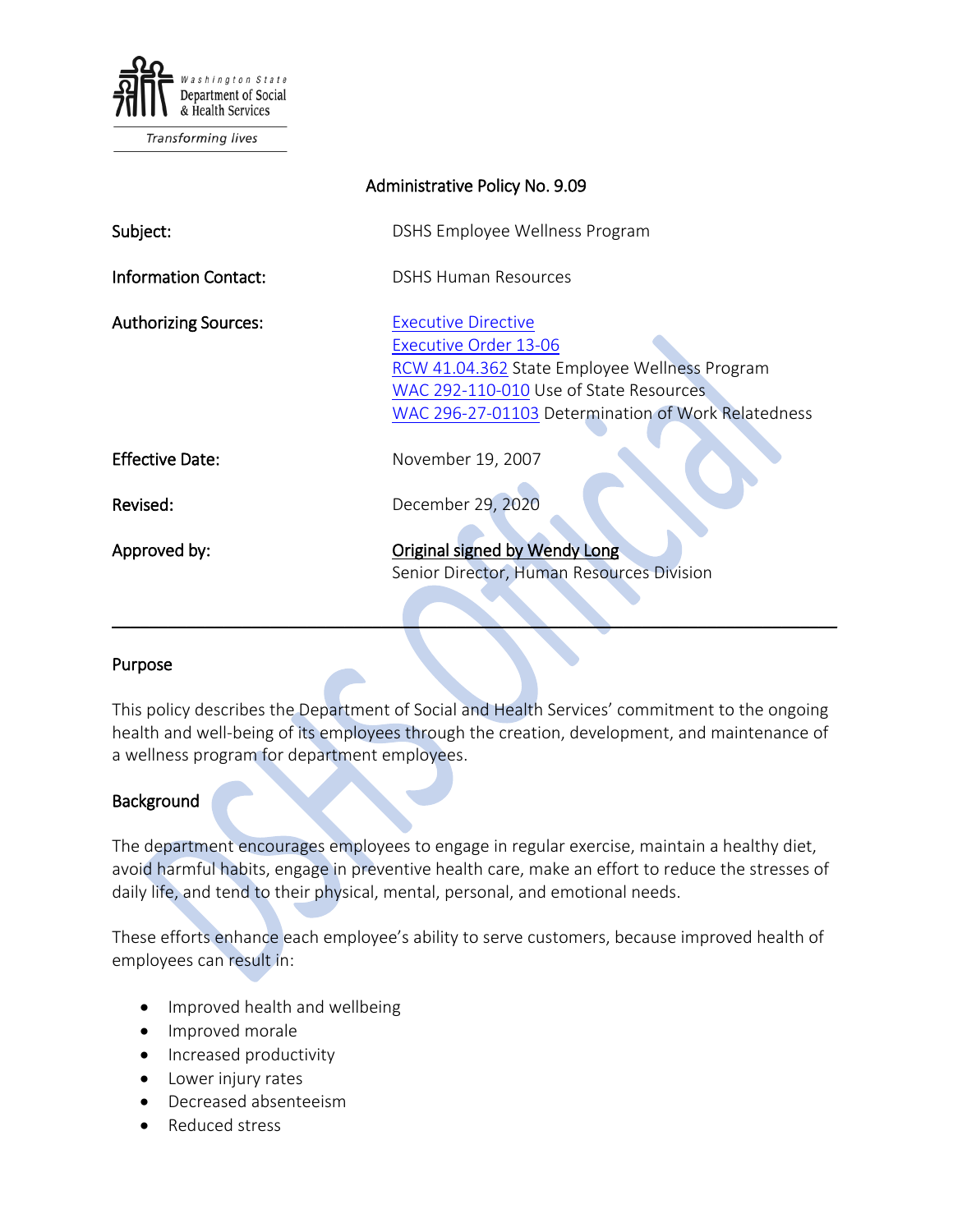• Improved recruitment and retention.

### Scope

This policy applies to all department programs and employees.

#### Additional guidance

Administrative policy [13.08](http://one.dshs.wa.lcl/Policies/Administrative/DSHS-AP-13-08.pdf) purchased goods & services Administrative policy [13.10](http://one.dshs.wa.lcl/Policies/Administrative/DSHS-AP-13-10.pdf) central contract services Administrative policy [15.15](http://one.dshs.wa.lcl/Policies/Administrative/DSHS-AP-15-15.pdf) use of electronic messaging systems and the internet Administrative policy [18.18](http://one.dshs.wa.lcl/Policies/Administrative/DSHS-AP-18-18.pdf) outside employment [Wellness Program SharePoint](http://hrd.dshs.wa.gov/Employees/wellness/Wellness.htm)

### **Definitions**

Headquarters (HQ) wellness team: Means a team of representatives from each administration appointed by their assistant secretaries or the secretary's office, and chaired by the wellness coordinator, designated by the human resources senior director.

Program wellness team: Means a group of employees supporting the employee wellness program within a single administration or division.

Worksite wellness team: Means a group of employees who work in a single department building or set of adjacent buildings, and organize wellness activities for everyone in that location. Teams may be sponsored by the official safety and health committees for each department building or may form independently.

Normal working hours: Means the assigned core hours customarily worked by an employee, excluding break and lunch periods.

Paid wellness service: Means a service that is provided by a person who receives compensation in exchange for conducting classes, providing assessments, or leading other wellness-oriented services for department employees.

Preventive health care: Means health care directed towards preventing disease or reducing the severity or consequences of disease.

Preventive health care strategies: Include immunizations, health screening, lifestyle counseling, environmental changes, and following medical advice and procedures reducing risk factors

Physical activities/exercise: Means activities involving physical exertion, such as walking, climbing stairs, dancing, tai chi, yoga, running, or jogging for exercise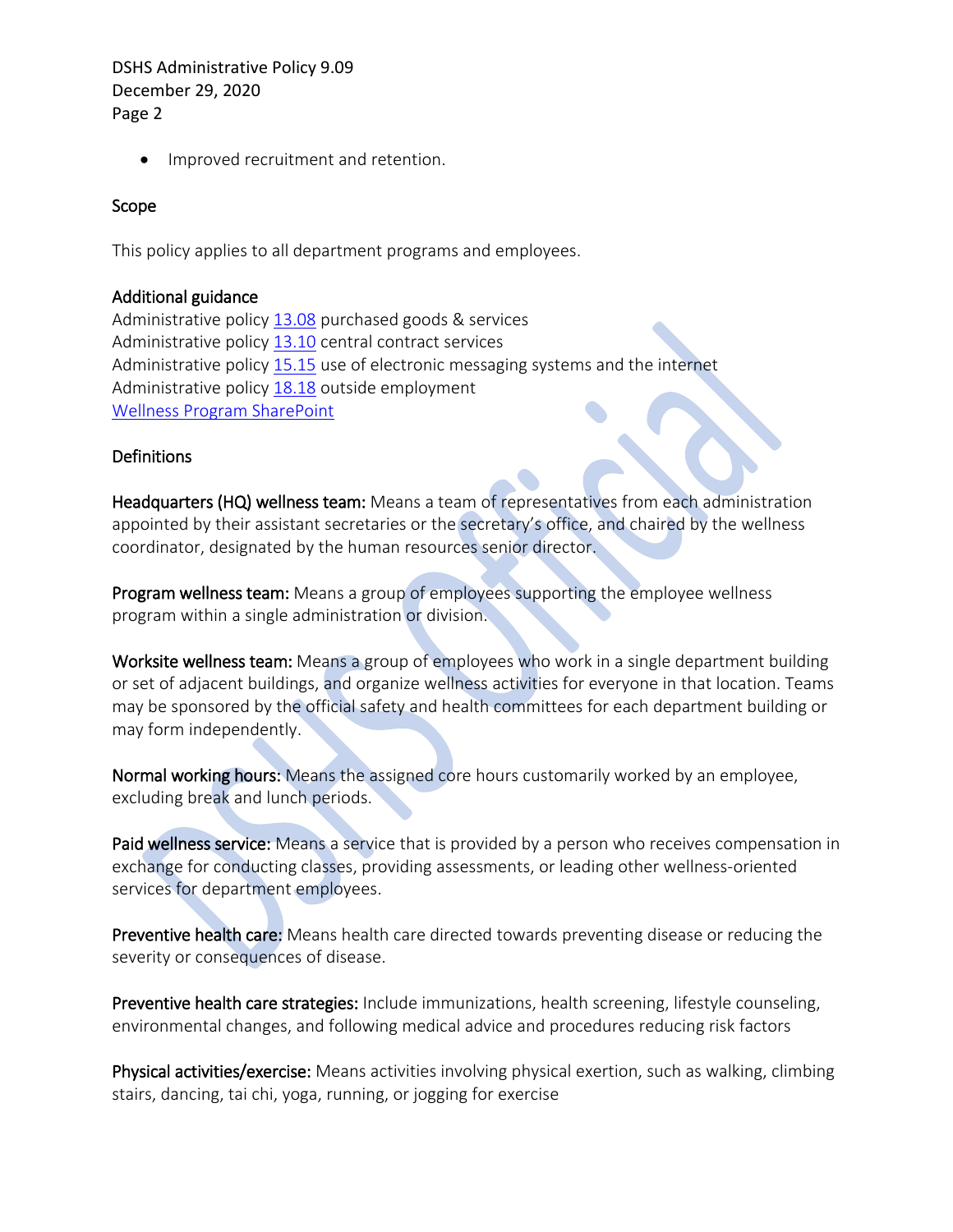Physical activity declaration: A downloadable form [27-052,](http://forms.dshs.wa.lcl/) which must be signed by employees before participating in physical activities or exercise occurring in department leased or owned buildings.

Wellness support group: Means two or more employees who regularly support one another to reinforce health and wellness behaviors.

Wellness activity: Includes teaching, learning, planning, promoting, or participating in regular exercise, groups, classes, or special events associated with health and wellness.

Wellness participant: A department employee involved in a department sponsored wellness activity or activity within an office facility.

# **Policy**

### A. Employee wellness program goals

- 1. This policy establishes the employee wellness program, rules governing its operations, and the roles and responsibilities of the people who design and implement the program.
- 2. The employee wellness program will:
	- a. Promote and encourage health screenings, health risk assessments, and wellness activities for all department employees;
	- b. Encourage and support program and worksite wellness teams and activities throughout the department;
	- c. Work cooperatively with the statewide wellness initiatives;
	- d. Identify models and opportunities for local and enterprise wide wellness initiatives and activities;
	- e. Identify community partners and state resources in implementing wellness initiatives and activities;
	- f. Freely distribute throughout the department information about statewide and internal wellness initiatives, creative programs, and best practices;
	- g. Provide feedback to the Washington wellness program; and
	- h. Develop objective measures to assess program effectiveness.

## B. Use of state resources for employee wellness

- 1. Employees may use their work computers during normal working hours in support of employee wellness initiatives. Use must comply with administrative policy 15.15 use of [state resources.](http://one.dshs.wa.lcl/Policies/Administrative/DSHS-AP-15-15.pdf)
- 2. Approved computer uses for employee wellness include:
	- a. Visiting the Washington wellness and department wellness websites;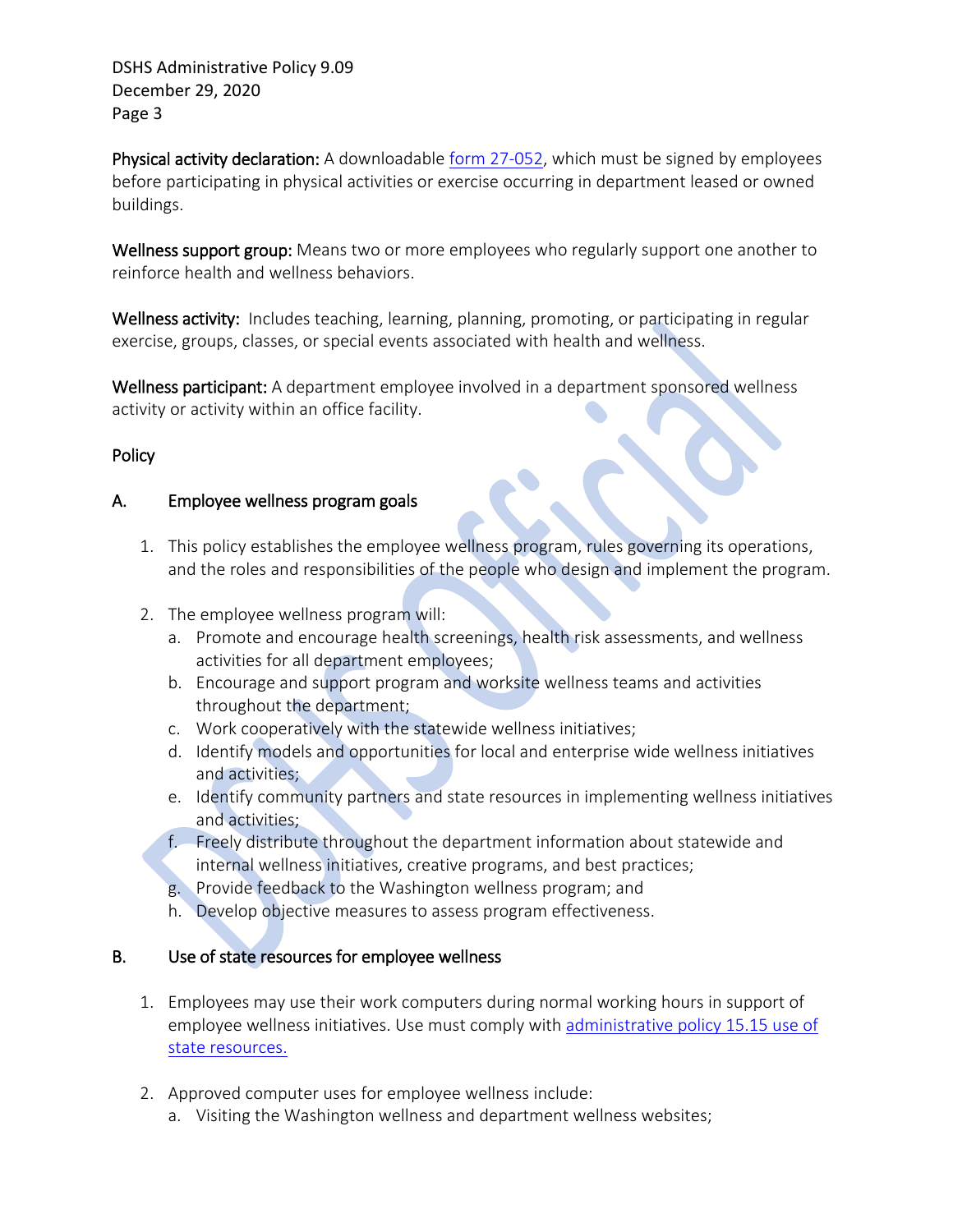- b. Periodically completing a personal health resource assessment (HRA) through the employee's health plan;
- c. Carrying out other department employee wellness activities in support of department programs or local health and wellness committees; and
- d. Carrying out other Washington wellness activities such as the governor's health challenge.

# C. Risk reduction, liability, and inclusiveness of employee wellness

- 1. The department does not assume liability for injuries that may occur from participation in wellness activities.
- 2. Employees (including those who are teleworking at home) wishing to participate in physical activities sponsored by the department, on state time, or physical activities occurring on department property (leased or owned) must sign [form 27-052](http://forms.dshs.wa.lcl/) physical [activity declaration](http://forms.dshs.wa.lcl/) for each course or event involving physical activity acknowledging they:
	- a. Accept personal risk;
	- b. Have no known disease or condition that prevents their participation; and
	- c. Release the department of any and all liability.
- 3. A copy of the physical activity declaration must be provided to the employee wellness representative identified on the form, or to their designated representative.
	- a. The completed forms must be saved for two years after the employee ends participation in the activity.
- 4. Vendors paid by department funds to provide wellness services to department employees must carry personal liability insurance.
- 5. Employee participation in the wellness program, and all individually identifiable information gathered during the program, must remain confidential. [\(RCW 41.04.364\)](http://apps.leg.wa.gov/RCW/default.aspx?cite=41.04.364)
- 6. Whether an employee chooses to participate in the wellness program does not impact the employee's job security, promotional opportunities, or other employments rights.
- 7. Wellness teams develop wellness activities to include employees at various levels of health and fitness, including employees with health conditions that limit their day-to-day activities.

# D. Funding, authorized expenditures and contracting for employee wellness services

1. Wellness activities do not require department contracts if they meet all of the following conditions: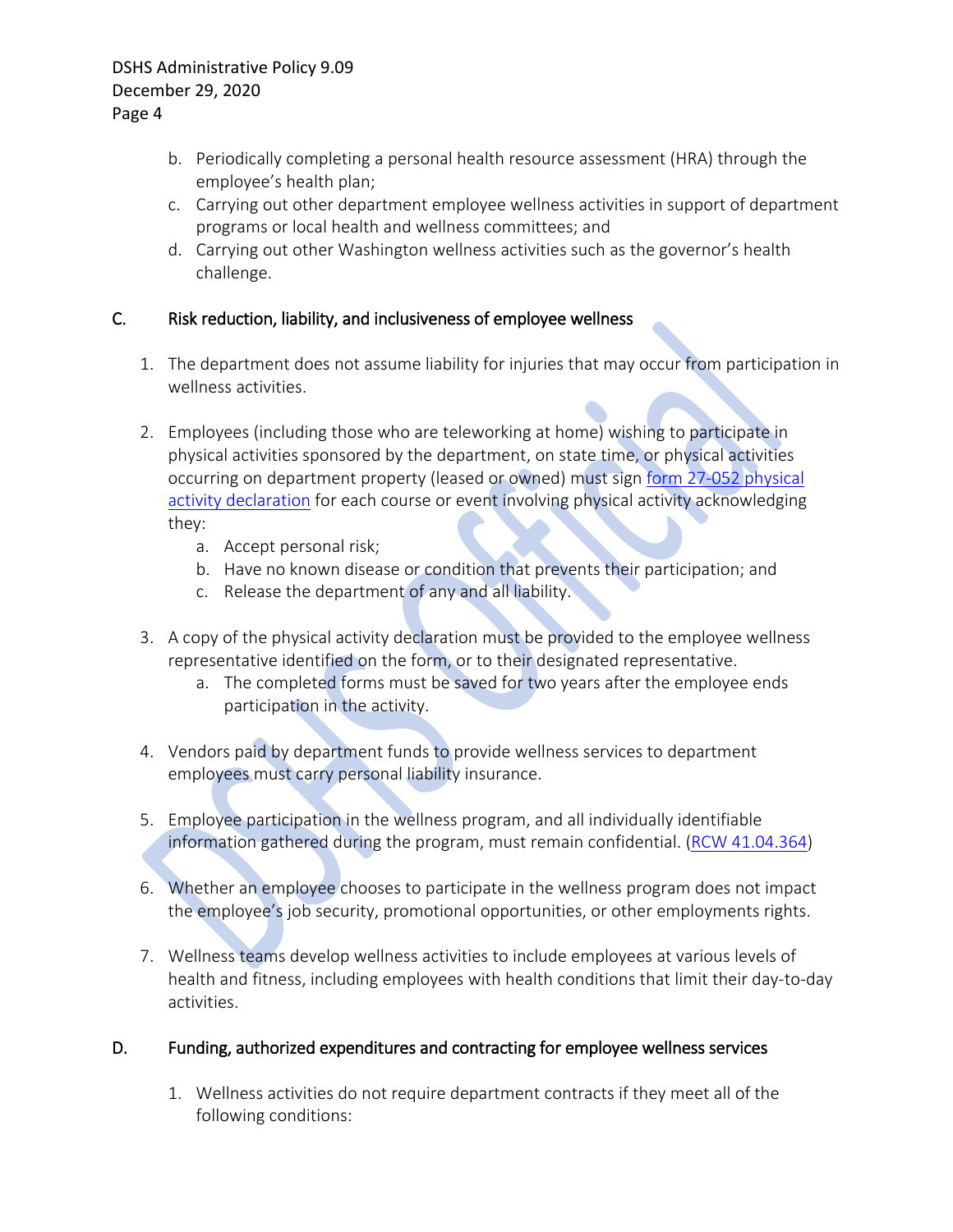- a. Take place in department facilities;
- b. Are developed by department employees;
- c. Occur during non-work time; and
- d. Are paid for by the participants directly.
- 2. If the above wellness activities involve physical activity or exercise, they require form [27-051physical activity declarations](http://forms.dshs.wa.lcl/) as specified in C-2 above.
- 3. If the wellness activity is provided by a department employee for compensation, that person must regard that activity as "outside employment" in accordance with [AP](http://one.dshs.wa.lcl/Policies/Administrative/DSHS-AP-18-18.pdf)  [18.18 outside employment.](http://one.dshs.wa.lcl/Policies/Administrative/DSHS-AP-18-18.pdf)
- 4. Wellness activities officially sponsored by the department and paid for with department funds must comply with the ethics law, relevant state laws, department policies and regulations for purchase of goods and services and outside employment.
- 5. Funding for wellness activities may come from participant payments, grants, donations, department authorized fund raising activities, agency budgets, and the industrial insurance retrospective rating program.
- 6. Authorized expenditures for wellness program activities include any of the following:
	- a. Awards to promote participation;
	- b. Honoraria or gifts of not more than \$50 in lieu of contractor fees to persons who are not department employees;
	- c. Wellness products and services from the Health Care Authority;
	- d. Contractor fees for wellness services; and
	- e. Educational materials, such as wellness-related DVDs, games and literature.

## E. Employee wellness program roles and responsibilities

- 1. The department secretary designated the human resources senior director as the executive sponsor. The department's employee wellness executive sponsor:
	- a. Makes department executive decisions on wellness-related issues and policies; and
	- b. Seeks input from the department's executive leadership team.
- 2. The department's employee wellness coordinator:
	- a. Is appointed by the human resources senior director;
	- b. Represents the department on the Washington wellness coordinators group;
	- c. Serves as communication and organizational liaison between the Washington wellness program and the agency;
	- d. Chairs the HQ wellness team;
	- b. Coordinates wellness activities through the HQ wellness team; and